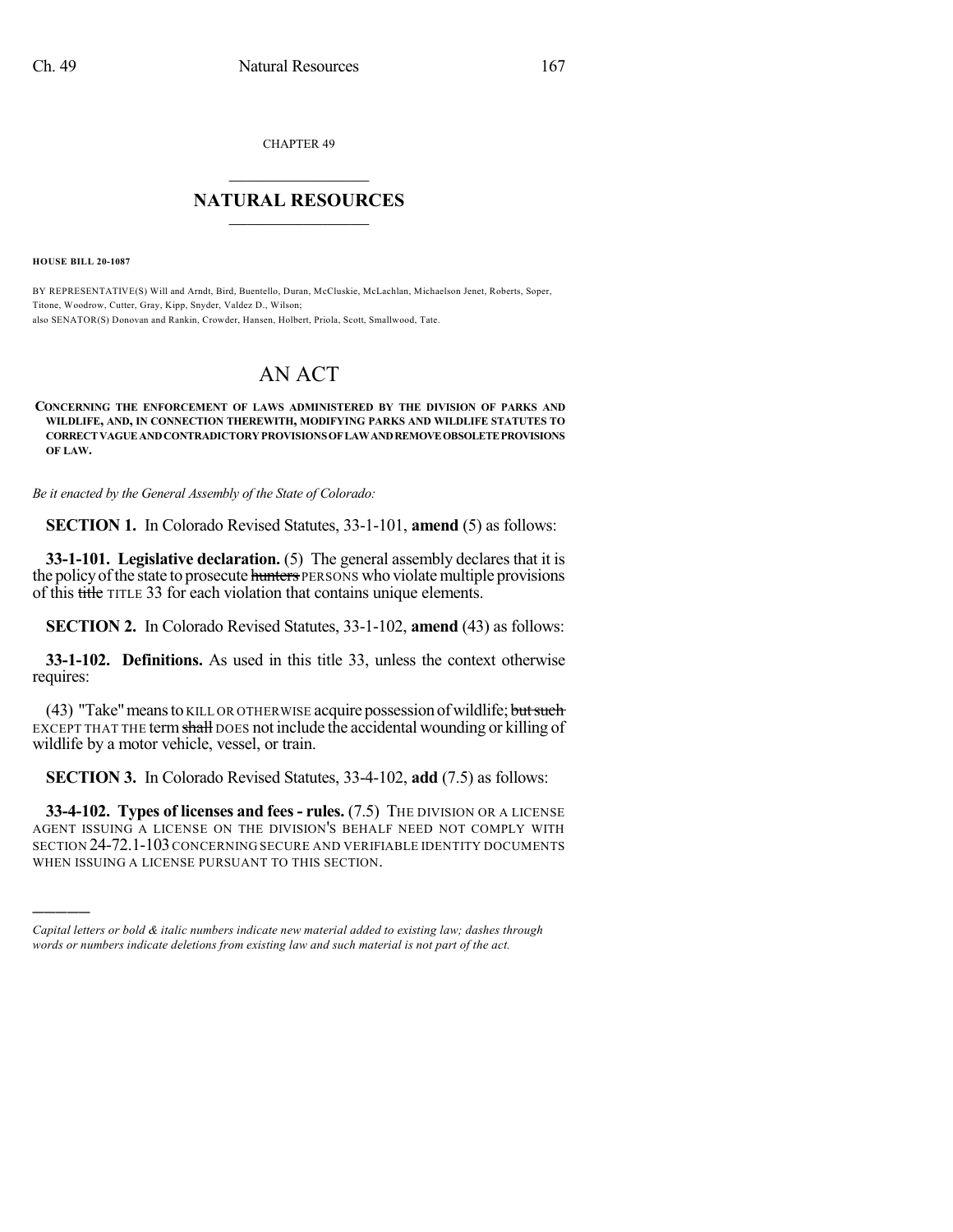**SECTION 4.** In Colorado Revised Statutes, **amend** 33-6-104 as follows:

**33-6-104. Imposition of penalty - procedures.** (1) A person who violates any rule of the commission for which there is not an associated statutory penalty listed is guilty of a misdemeanor and, upon conviction thereof, shall be punished by a fine of one hundred dollars, a surcharge as described in section 24-33.5-415.6, and an assessment of five license suspension points FOR A VIOLATION OF ANY OF THE FOLLOWING FOR WHICH THERE IS NOT AN ASSOCIATED STATUTORY PENALTY LISTED:

(a) A PROVISION OF ARTICLES 1 TO 6 OF THIS TITLE 33; OR

(b) A RULE OF THE COMMISSION PROMULGATED PURSUANT TO ONE OR MORE OF THE ARTICLES SPECIFIED IN SUBSECTION  $(1)(a)$  OF THIS SECTION.

(2) (a) (I) At the time that  $\frac{a}{x}$  A person is charged with violating any misdemeanor provisions of articles 1 to 6 of this title TITLE 33 or any A rule of the commission, the officer shall issue a summons and complaint to the alleged offender or, in the case of a violation for which a fine of a fixed amount is prescribed, may give the alleged offender an opportunity to voluntarily pay the fine and surcharge in the form of a penalty assessment.

(II) AN OFFICER SHALL NOT ISSUE A penalty assessments shall not be issued ASSESSMENT for violations for which minimum and maximum fines have been established. The penalty assessment notice given to the alleged offender shall MUST:

(A) Contain the information required  $\frac{d}{dx}$  and FOR A SUMMONS AND COMPLAINT;

(B) Be in the form of a summons and complaint; and shall

(C) Specify in dollars the amount of the penalty to be assessed for the alleged offense and the amount of the surcharges to be collected pursuant to sections 24-4.2-104 (1) and 24-33.5-415.6. C.R.S.

(b) If the alleged offender accepts such THE PENALTY ASSESSMENT notice and pays the fine and the surcharges entered thereon ON THE FINE to the division within fifteen TWENTY days of issuance of the notice, such THE ALLEGED OFFENDER's acceptance and payment shall constitute CONSTITUTES an acknowledgment of guilt by such person of the violation set forth in the penalty assessment notice.

(c)(I) AN OFFICER MAY TAKE anypersonwho accepts a penaltyassessment notice but who does not furnish satisfactory evidence of identity or who the officer has reasonable and probable grounds to believe will disregard a written promise to pay the specified fine and surcharges may be taken by the officer to the nearest known post office facility and be required to REQUIRE THAT THE PERSON remit the amount of the specified fine and surcharges to the division immediately by mail in United States currency or other legal tender OR by money order or BY personal check.

(II) Refusal or inability to remit the specified fine and surcharges by mail when required shall constitute CONSTITUTES a refusal to accept a penalty assessment notice. The officer shall advise the person arrested of the license suspension points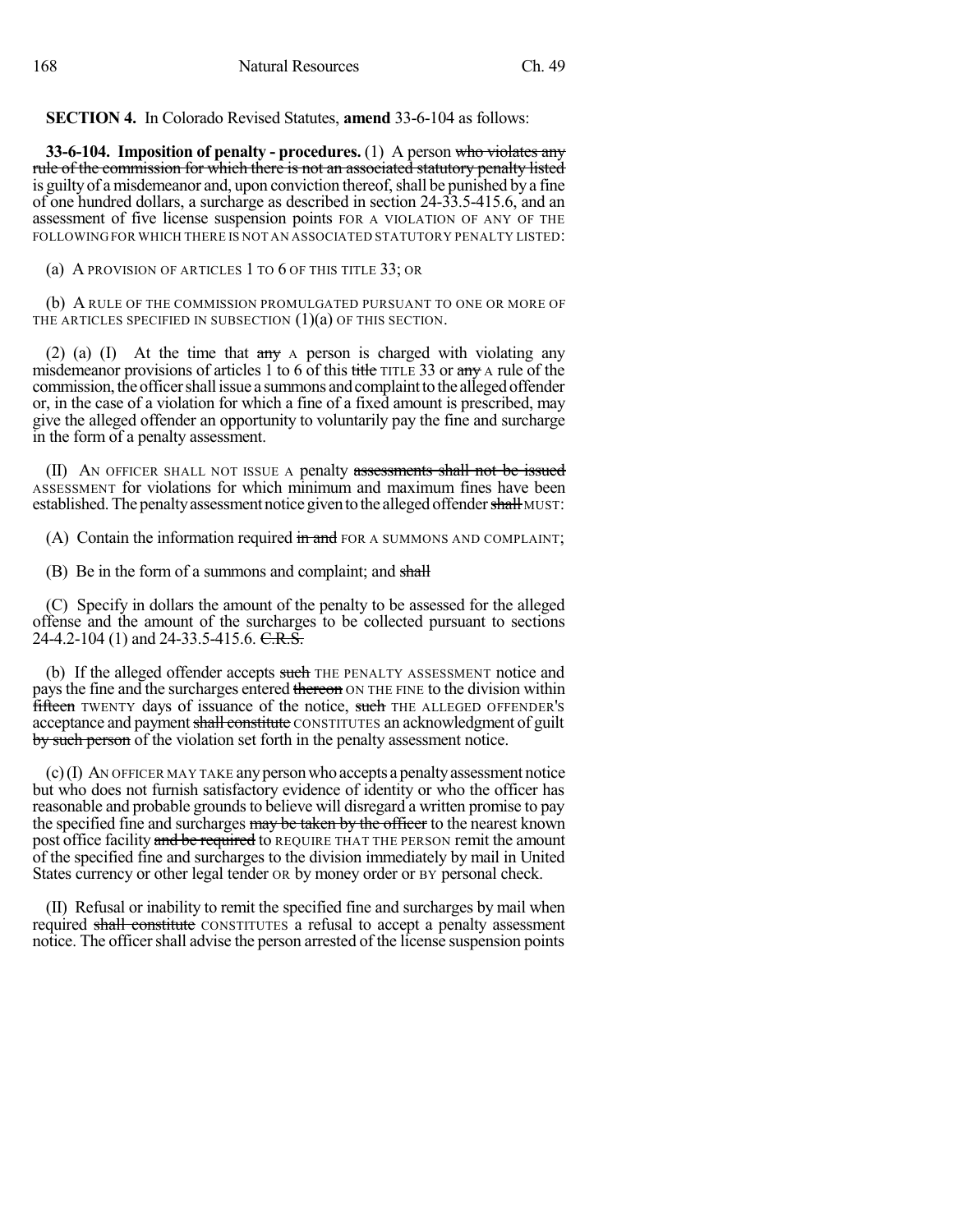to be assessed in accordance with section 33-6-106.

(III) Checks tendered by the violator to and accepted by the division and  $\theta$  FOR which payment is received by the division shall be ARE deemed sufficient receipt. If the fine and surcharges are not  $\infty$  paid, then the officer who issued the penalty assessment notice shall docket the summons and complaint with a court of competent jurisdiction for appearance by the person to answer the charges therein contained IN THE SUMMONS AND COMPLAINT at such THE time and place as is specified in the summons and complaint.

(3) (a) SERVICE OF A COPY OF A SUMMONS AND COMPLAINT OR PENALTY ASSESSMENT NOTICE ISSUED PURSUANT TO SUBSECTION (2) OF THIS SECTION MUST BE PROVIDED AT LEAST TEN DAYS BEFORE THE DATE SET FOR A HEARING ON THE MATTER BY:

(I) PROVIDING PERSONAL SERVICE OF THE COPY DIRECTLY TO THE ALLEGED OFFENDER;

(II) LEAVING THE COPY AT THE ALLEGED OFFENDER'S LAST-KNOWN PLACE OF RESIDENCE WITH AN INDIVIDUAL WHO IS EIGHTEEN YEARS OF AGE OR OLDER AND WHO RESIDES AT THE RESIDENCE; OR

(III) MAILING THE COPY TO THE ALLEGED OFFENDER'S LAST-KNOWN PLACE OF RESIDENCE BY CERTIFIED MAIL, RETURN RECEIPT REQUESTED. SERVICE BY CERTIFIED MAIL IS COMPLETE UPON RETURN OF THE RECEIPT SIGNED BY THE ALLEGED OFFENDER.

(b) AN INDIVIDUAL WHO PROVIDES PERSONAL SERVICE PURSUANT TO SUBSECTION (3)(a)(I) OF THIS SECTION MUST BE A DISINTERESTED PARTY WHO IS EIGHTEEN YEARS OF AGE OR OLDER.

**SECTION 5.** In Colorado Revised Statutes, 33-6-106, **add** (1.3) as follows:

**33-6-106. Suspension of license privileges.** (1.3) (a) THE COMMISSION OR A HEARING OFFICER THAT THE COMMISSION DELEGATES TO HEAR A MATTER MAY SUSPEND A PERSON'S LICENSE IN ACCORDANCE WITH SUBSECTION (1) OF THIS SECTION IF THE PERSON FAILS TO COMPLY WITH THE TERMS OF A SUMMONS, COMPLAINT, SUMMONS AND COMPLAINT, PENALTY ASSESSMENT NOTICE, OR OTHER OFFICIAL NOTICE OF AN ALLEGED VIOLATION OF ARTICLES 1 TO 6 OF THIS TITLE 33 ISSUED BY A COLORADO WILDLIFE OFFICER, PARKS OFFICER, OR OTHER PEACE OFFICER.

(b) A SUSPENSION ISSUED PURSUANT TO THIS SUBSECTION (1.3) REMAINS IN EFFECT UNTIL THE PERSON FURNISHES OR CAUSES TO BE FURNISHED SATISFACTORY EVIDENCE OF COMPLIANCE WITH THE TERMS OF THE SUMMONS, COMPLAINT, SUMMONS AND COMPLAINT, PENALTY ASSESSMENT NOTICE, OR OTHER OFFICIAL NOTICE OF AN ALLEGED VIOLATION OF ARTICLES 1 TO 6 OF THIS TITLE 33. THE DIVISION SHALL ENTER THE SUSPENSION IN ACCORDANCE WITH ARTICLE III OF THE "WILDLIFE VIOLATOR COMPACT", PART 26 OF ARTICLE 60 OF TITLE 24, AND SHALL REMOVE THE ENTRY UPON SATISFACTORY EVIDENCE OF THE PERSON'S COMPLIANCE WITH AN OFFICIAL NOTICE OF AN ALLEGED VIOLATION.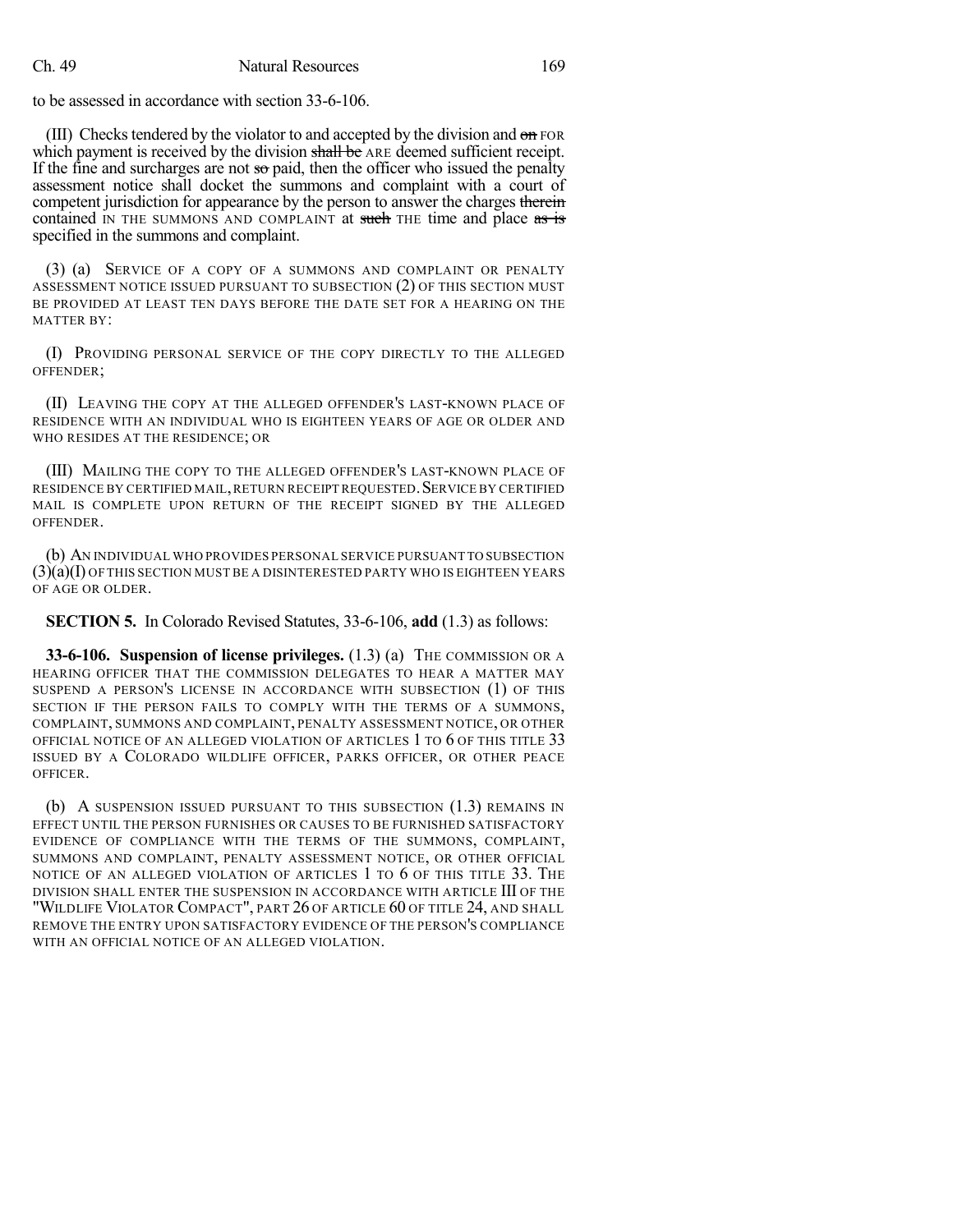**SECTION 6.** In Colorado Revised Statutes, 33-6-109, **amend** (3.4)(a) introductory portion as follows:

**33-6-109. Wildlife - illegal possession.** (3.4) (a) In addition to the criminal penalties listed in subsection  $(3)$  of this section, there shall MAY be assessed a further penalty in the following amount for each of the following big game animals illegally taken:

**SECTION 7.** In Colorado Revised Statutes, **amend** 33-6-122 as follows:

**33-6-122. Hunting in a careless manner - definition.** (1) (a) It is unlawful for any person to hunt or take wildlife in a careless manner or to discharge a firearmor release an arrow in a careless manner which THAT endangers human life or property.

(b) For the purposes of this section, "careless" means failing to exercise the degree ofreasonable care that would be exercised by a person of ordinary prudence under all the existing circumstances. in consideration of the probable danger of injury or damage.

(2) (a)  $\overline{Any}$  Except as provided in subsection (2)(b) of this section, a person who violates this section is guilty of a misdemeanor and, upon conviction thereof, shall be punished by a fine of not less than one hundred dollars nor more than one thousand dollars or by imprisonment in the county jail for up to one year, or by both such fine and imprisonment, and an assessment of twenty license suspension points.

(b) A PERSON WHO VIOLATES THIS SECTION IS SUBJECT TO A FINE OF FIVE HUNDRED DOLLARS AND AN ASSESSMENT OF FIFTEEN LICENSE SUSPENSION POINTS IF AT THE TIME OF THE VIOLATION THE PERSON:

(I) WAS HUNTING UNDER A VALID BIG GAME LICENSE;

(II) KILLED A BIG GAME ANIMAL THAT IS NOT COVERED BY THE LICENSE; AND

(III) (A) IMMEDIATELY FIELD DRESSED THE ANIMAL; AND

(B) REPORTED THE KILLING OF THE ANIMAL TO THE DIVISION.

**SECTION 8.** In Colorado Revised Statutes, 33-10-102, **amend** the introductory portion and (27) as follows:

**33-10-102. Definitions.** As used in articles 10 to 15 of this title TITLE 33, unless the context otherwise requires:

(27) (a) "Vessel" means every description of watercraft used or capable of being used as a means of transportation of persons and property on the water, other than INCLUDING ALL TYPES OF STAND-UP PADDLEBOARDS.

(b) "VESSEL" DOES NOT INCLUDE:

(I) ANY single-chambered, air-inflated devices THAT ARE NOT STAND-UP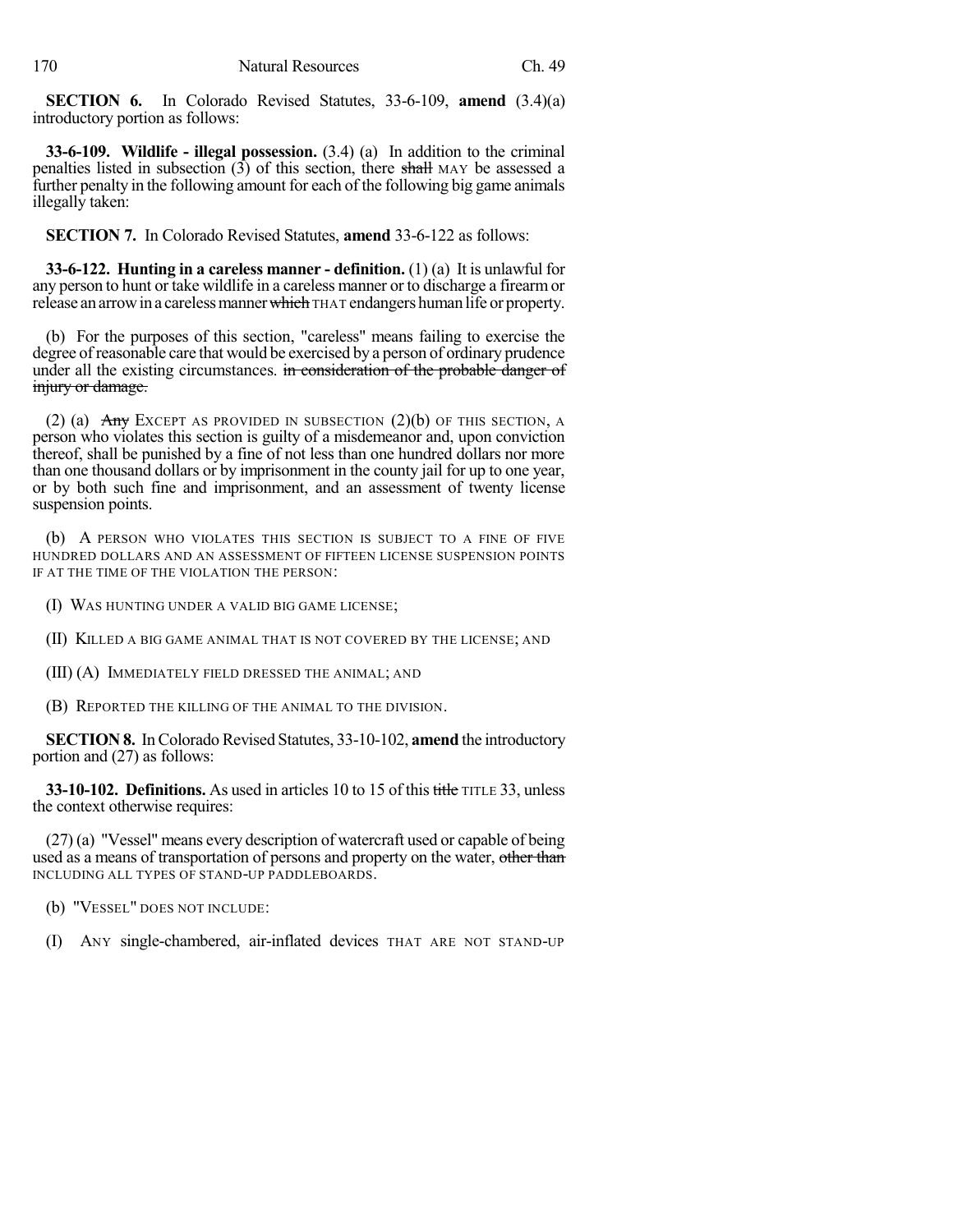PADDLEBOARDS; or

(II) Seaplanes.

**SECTION 9.** In Colorado Revised Statutes, 33-13-102, **amend** the introductory portion and (5) as follows:

**33-13-102. Definitions.** As used in this article ARTICLE 13, unless the context otherwise requires:

(5) (a) "Vessel" means every description of watercraft used or capable of being used as a means of transportation of persons and property on the water, other than INCLUDING ALL TYPES OF STAND-UP PADDLEBOARDS.

(b) "VESSEL" DOES NOT INCLUDE:

(I) ANY single-chambered air-inflated devices THAT ARE NOT STAND-UP PADDLEBOARDS; or

(II) Seaplanes.

**SECTION 10.** In Colorado Revised Statutes, 33-14-117, **amend** (1); and **add** (1.5) as follows:

**33-14-117. Hunting, carrying weapons on snowmobiles - prohibitions.** (1) EXCEPT AS PROVIDED IN SUBSECTION (1.5) OF THIS SECTION, it is unlawful for any person to:

(a) Hunt any wildlife from a snowmobile;

(b) Operate or ride on any snowmobile with any firearm OTHER THAN A PISTOL OR A REVOLVER in his or her THE PERSON'S possession, unless such THE firearm is unloaded and enclosed in a carrying case or inserted in a scabbard, or with any bow unless it is unstrung or cased; but EXCEPT THAT this paragraph  $(b)$  SUBSECTION  $(1)(b)$  does not apply to any A person to whom the division has issued a permit for the control of predators such as coyotes, foxes, AND bobcats; and the like; OR

(c) Pursue, drive, or otherwise intentionally disturb or harass any wildlife by use of a snowmobile; but this paragraph (e) shall not prevent any EXCEPT THAT A person from using MAY USE a snowmobile to protect his THE PERSON's crops and other property.

(1.5) APERSON MAY PERFORM THE ACTIVITIES LISTED IN SUBSECTION (1) OF THIS SECTION IF THE PERSON IS OTHERWISE AUTHORIZED BY LAW OR BY THE DIVISION TO DO SO.

**SECTION 11.** In Colorado Revised Statutes, 33-15-102, **amend** (1) asfollows:

**33-15-102. Imposition of penalty - procedures.** (1) A person who violates any rule of the commission for which there is not an associated statutory penalty listed is guilty of a class 2 petty offense and, upon conviction, shall be punished by a fine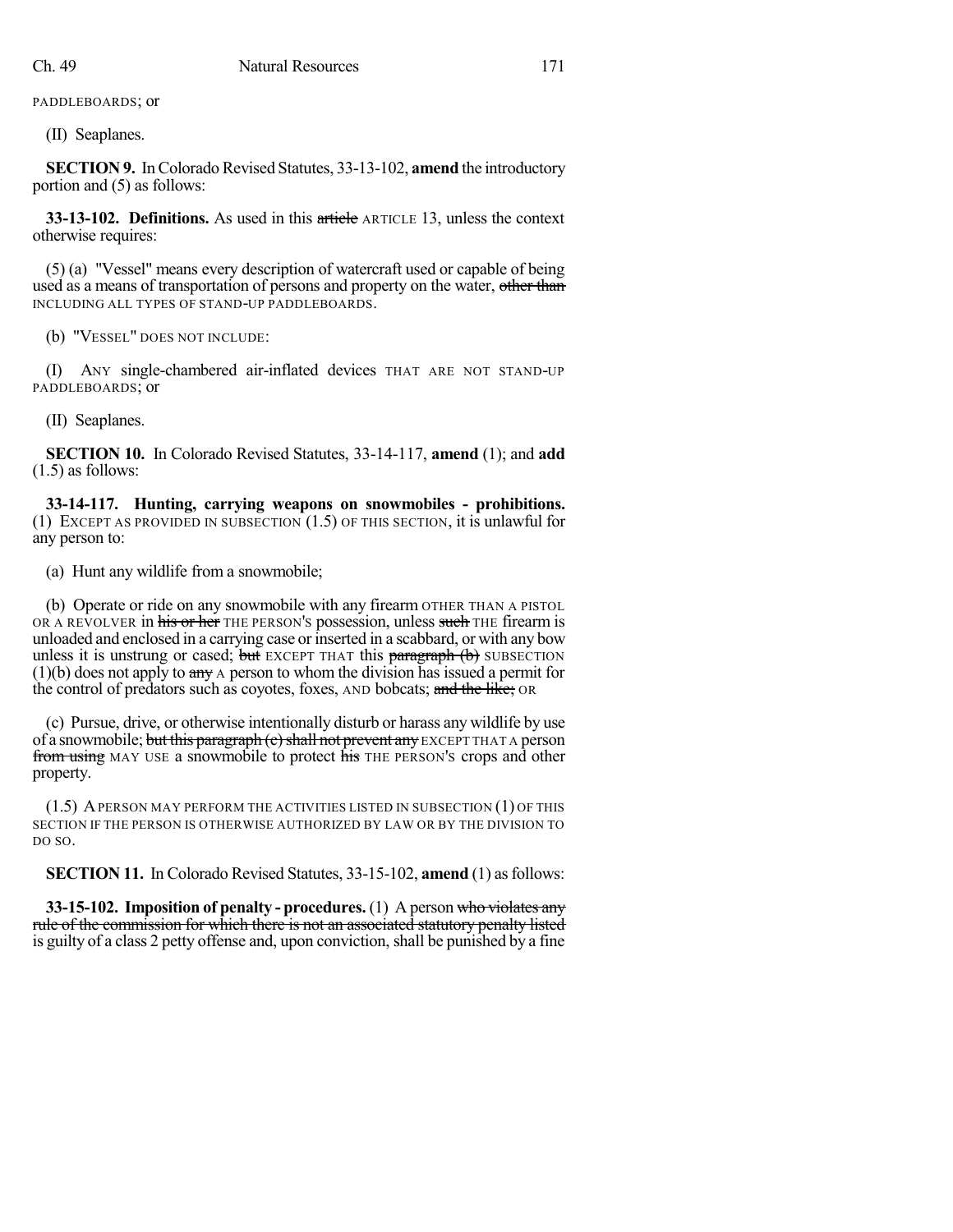of one hundred dollars FOR A VIOLATION OF ANY OF THE FOLLOWING FOR WHICH THERE IS NOT AN ASSOCIATED STATUTORY PENALTY LISTED:

(a) ANY PROVISION OF ARTICLES 10 TO 15 OR ARTICLE 32 OF THIS TITLE 33; OR

(b) A RULE OF THE COMMISSION PROMULGATED PURSUANT TO ONE OR MORE OF THE ARTICLES SPECIFIED IN SUBSECTION  $(1)(a)$  OF THIS SECTION.

**SECTION 12.** In Colorado Revised Statutes, 33-32-102, **amend** the introductory portion, (6), and (8) as follows:

**33-32-102. Definitions.** As used in this article ARTICLE 32, unless the context otherwise requires:

(6) (a) "River outfitter" means  $\frac{a_n}{b_n}$  A person advertising to provide or providing river-running services in the nature of facilities, guide services, or transportation for the purpose of river-running. except that

(b) "River outfitter" does not include any A person:

(I) Whose only service is providingmotor vehicles, vessels, and other equipment for rent; any person

(II) Whose only service is providing instruction in STAND-UP PADDLEBOARDING, canoeing, or kayaking skills; or any person

(III) Who is providing river-running services exclusively for family or friends.

(8) (a) "Vessel" means every description of watercraft used or capable of being used as a means of transportation of persons and property on the water, other than INCLUDING ALL TYPES OF STAND-UP PADDLEBOARDS.

(b) "VESSEL" DOES NOT INCLUDE:

(I) ANY single-chambered air-inflated devices THAT ARE NOT STAND-UP PADDLEBOARDS; or

(II) Seaplanes.

**SECTION 13.** In Colorado Revised Statutes, 33-32-107, **add** (2)(b.5) as follows:

**33-32-107. River outfitters - prohibited operations - penalties.** (2) It is unlawful for any river outfitter, guide, trip leader, or guide instructor to:

(b.5) ALLOW ANOTHER PERSON TO OPERATE A VESSEL WITHOUT DUE REGARD FOR RIVER CONDITIONS OR OTHER ATTENDING CIRCUMSTANCES OR IN SUCH A MANNER AS TO ENDANGER ANY PERSON, PROPERTY, OR WILDLIFE. A PERSON WHO VIOLATES THIS SUBSECTION (2)(b.5) COMMITS A CLASS 3 MISDEMEANOR AND, UPON CONVICTION THEREOF, SHALL BE PUNISHED AS PROVIDED IN SECTION 18-1.3-501.

**SECTION 14.** In Colorado Revised Statutes, **amend** 24-72.1-106 as follows: